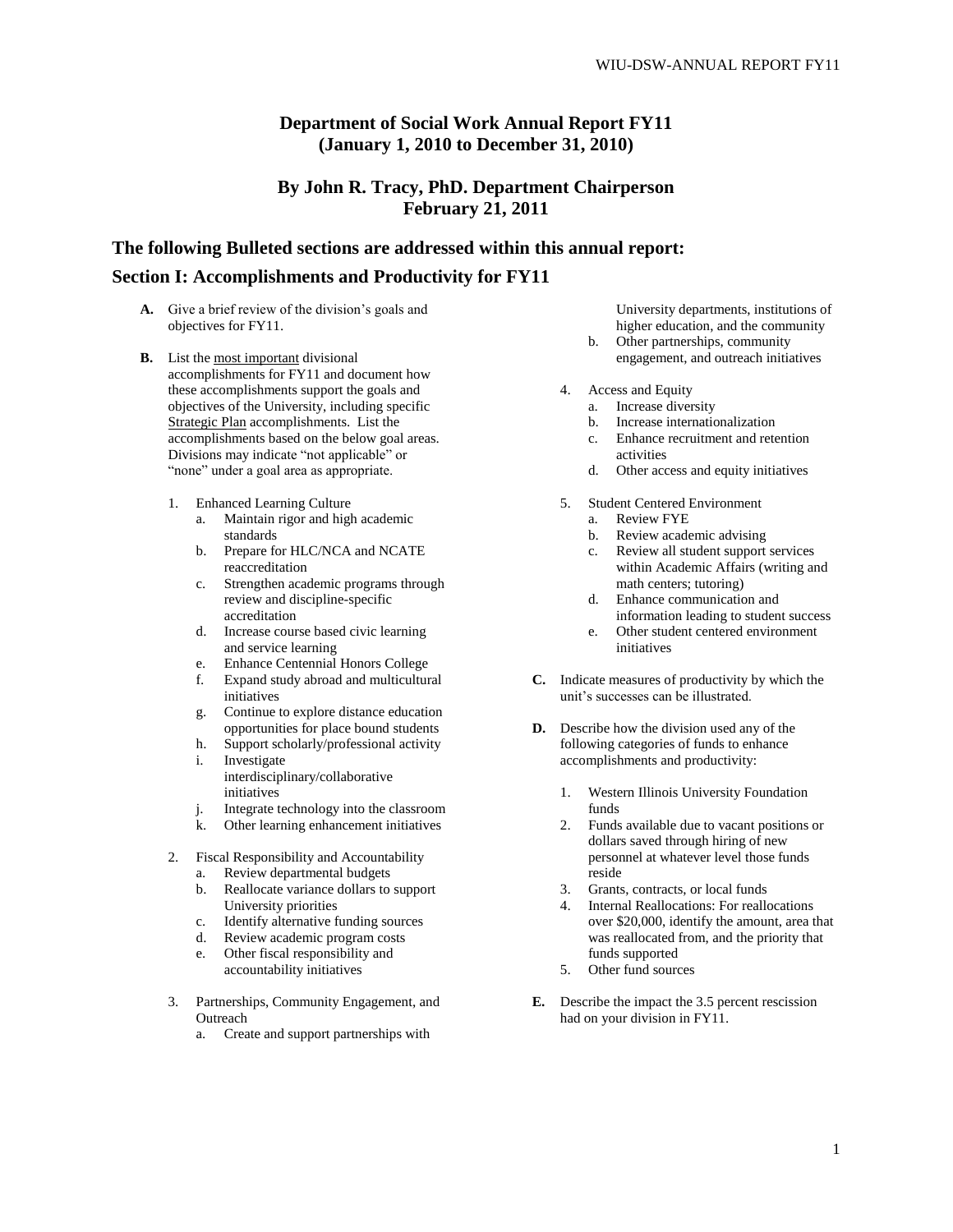# **Section II: Budget Enhancement Outcomes for FY11**

For each budget enhancement received in FY11 complete an Accountability Report form (Attachment A). Be specific about approved productivity measures. **Opening Summary** 

This report is an overview of the material identified in the above bulleted sections covering the time sequence of January 1, 2010 to December 31, 2010.

John Tracy assumed the position of Department Chair/Associate Professor on July 1, 2009. Assistant professors Donna Aguiniga (now PhD) and Katherine Perone also started at the same time. In January 2008, the department submitted its self-study for reaccreditation with the Council on Social Work Education (CSWE) and completed its final requirements for full reaffirmation for accreditation from CSWE the summer of 2009. The program is fully accredited and in good stead through 2016. While reaccredited, the program must revise its curriculum and program between the present and 2016 in order to be compliant with new CSWE accreditation policies and standards (EPAS, 2008). Department personnel have begun the process of revising our curriculum, and are targeting the Fall of 2012 as a date for implementation and evaluation of changes.

In the fall of 2009, Western Illinois University College of Education and Human Services and the Provost's Office requested that the department conduct a feasibility study regarding expansion of the Bachelor of Social Work (BSW) program to include course instruction at the Quad City Campus. The feasibility study was completed and submitted to the COEHS dean"s office on June 29, 2010. The study was followed with a synopsis and recommendations for needed personnel.

Last November (2010), the department of social work chair and academic advisor conducted a study inviting all social work students to participate and obtained a sample population of 27% (51 of 186 students). The study involved two instruments, which are designed to assess student learning perspectives and student relational orientation. In addition to the instruments core items were demographic items and questions on practice and international interests, and regarding reading, writing, and study skills and needs. For example:

When it comes to my reading skills,

| #              | <b>Answer</b>                   | <b>Respon</b><br>se         | $\frac{6}{6}$ |
|----------------|---------------------------------|-----------------------------|---------------|
| 1              | I am fine                       | 46                          | 96%           |
| $\overline{2}$ | I would like<br>help to improve | $\mathcal{D}_{\mathcal{L}}$ | 4%            |
| 3              | I am not sure<br>Total          | 0<br>48                     | 0%            |

When it comes to my academic writing skills,

| <u>#</u>      | <b>Answer</b>                   | <b>Respons</b><br>e | $\frac{6}{10}$ |
|---------------|---------------------------------|---------------------|----------------|
|               | I am fine                       | 35                  | 73%            |
| $\mathcal{D}$ | I would like<br>help to improve | Q                   | 19%            |

| # | <b>Answer</b>          | <b>Respons</b><br>e | $\mathbf{0}$ |
|---|------------------------|---------------------|--------------|
|   | I am not sure<br>Total | 18                  | 8%           |
|   |                        |                     |              |

When it comes to my study skills,

| # | <b>Answer</b>                   | <b>Respons</b><br>e | $\frac{1}{2}$ |
|---|---------------------------------|---------------------|---------------|
|   | I am fine                       | 38                  | 79%           |
| 2 | I would like<br>help to improve | Q                   | 19%           |
| 3 | I am not sure                   |                     | 2%            |
|   | Total                           |                     |               |

Data from SW Advisement Study (2011)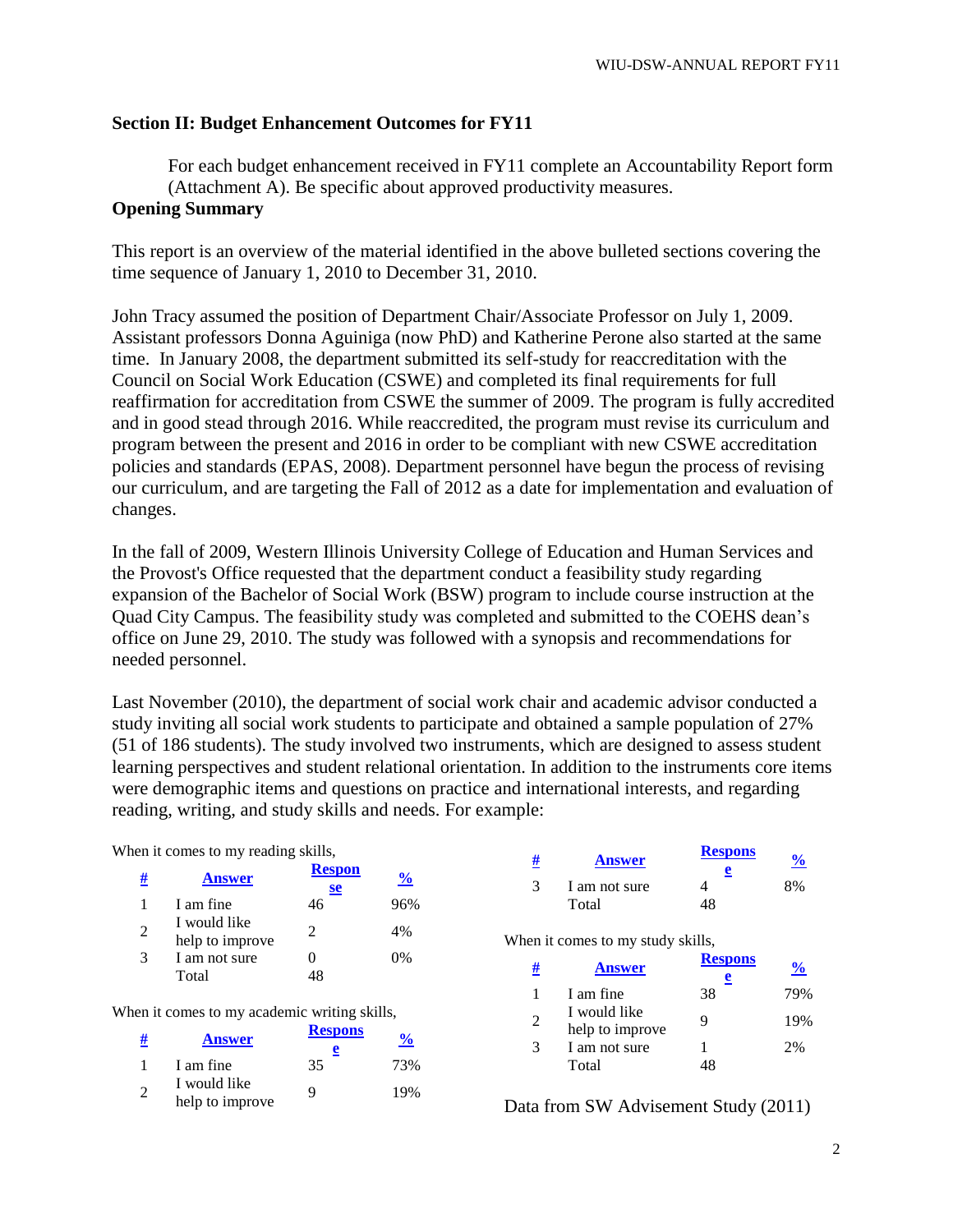The Social Work program has experienced significant student enrollment over the last year (approx. 16% increase, 186 to 220) and with a projected increase (based upon new freshman and transfer admits by the university) for the next five years. If the department is to address this increase in enrollment, it will need additional faculty for minimum program delivery.

Currently, we have 5 FTE faculty, the chair teaching 2 courses per year, and our academic advisor teaching (voluntarily) 1 course per year. We are currently (2010-11) using 4 adjunct positions to maintain required (including 6 Cr. hrs. electives) curriculum delivery at the student enrollment levels needed for social work instruction. Current student enrollment is 220. Enrollment is expected to increase over the next few years.

*Expansion to the Quad Cities Campus* entails adding BSW instruction in the QC"s, "Program 2 Program" curriculum links and articulation agreements where possible related to area community colleges, and possible development of a "Community-Academic Coalition" in the Bi-state Region (Illinois, Iowa).

The expansion of our BSW program to the **QUAD CITIES CAMPUS** will require an estimated 2 new FTE faculty plus 4-5 adjunct positions per year for the social work department.. The determination of cohort size for the QC campus is relative to numbers obtained in the QC BSW Feasibility study. Due to the nature of course enrollment limits (per CSWE agreement) and the number of Aces' instructors can teach in any given year, the number of faculty in the Quad Cities will need to be proportionately higher in order to provide a full curriculum and field instruction. Of course, we would need office space, equipment, services, classroom availability for the new faculty and 2 support staff, and work space (meeting rooms, office, and equipment) for the QC Community-Academic Coalition. The field education assistant would be teaching and making field education site agreements during 2012 to 2013 during the junior cohort's first and second semesters.

Currently our department collaborates with the University of Illinois in establishing an "onsite" distance MSW (master of social work degree) program at WIU. As a distance program, it is limited and temporary. The University of Illinois only offers it every few years. UI is offering this starting this spring.

These proposed changes would (if approved) increase the need for the department to expand its operating budget, instructional personnel, support personnel, office space, classroom availability, technological capacity, and special programming and instruction.

We are proud to be a part of meeting the mission and goals of the University, our college, the profession of Social Work, and more importantly the needs of our students and the communities we serve, locally and internationally.

# **Section I: Accomplishments and Productivity for FY11**

**A.** Give a brief review of the division"s goals and objectives for FY11.

**B.** List the most important divisional accomplishments for FY11 and document how these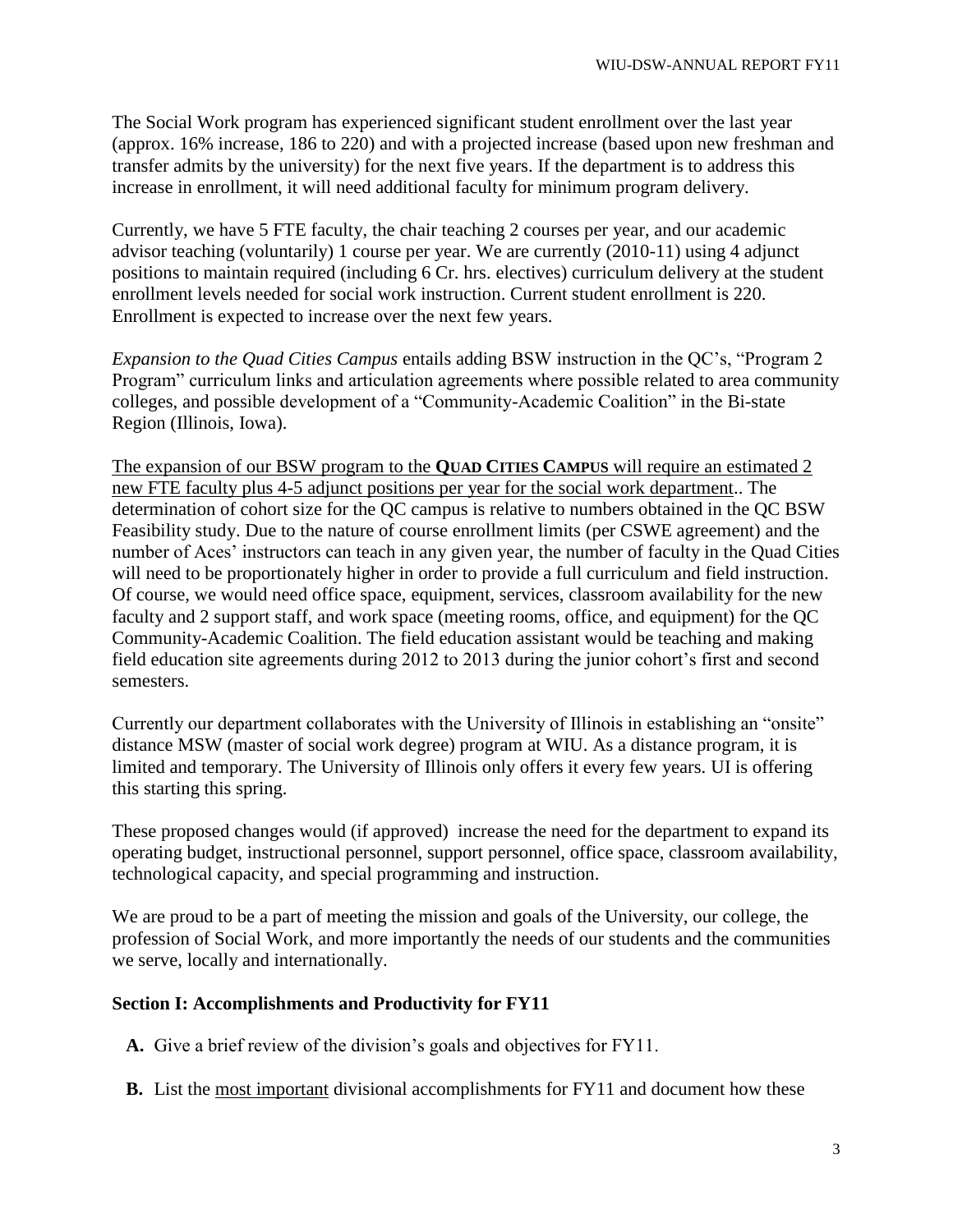accomplishments support the goals and objectives of the University, including specific Strategic Plan accomplishments. List the accomplishments based on the below goal areas. Divisions may indicate "not applicable" or "none" under a goal area as appropriate.

# **1. Enhanced Learning Culture**

# **a. Maintain rigor and high academic standards:**

The Department of Social work continues to adhere to university grading standards and policies and promotes academic excellence for both students and faculty. For Students:

- $\bullet$ The department is initiating a faculty and chair review of master syllabi for all required courses in order to avoid repletion, make assignments appropriately layered and integrated with CSWE competencies, other courses, and practice.
- Faculty are preparing "advanced level" questions for each required course to  $\bullet$ be included into a new revision (target date is Fall 2012) of the departments major comprehensive examination, which is given right after admission and just before graduation. "Advanced level" refers to new knowledge that students gain in the course that goes beyond or expands prior knowledge from other courses, such as *Introduction to Social Work*. This is to avoid repetition and make the examination a more accurate measure of learning.
- The Department has initiated a Social Work Writing Seminar, which includes  $\bullet$ six one-hour sessions, taught by a social work faculty member. The sessions include, developing an idea, organizing information, construction of sentences, eliminating bias, improving grammar, and writing introductions and conclusions.
- The department is initiating required background checks as a part of  $\bullet$ admission into the social work major and students will in many cases again be required to do so by most field agencies when they do his/her practicum. This will be scheduled to take place beginning the Fall of 2011.

# **b. Prepare for HLC/NCA and NCATE reaccreditation and c:**

The BSW social work program is accredited by the Council on Social work Education (CSWE) and is reviewed every 8 years. This requires a full self-study according to the Educational Standards and Policies (EPAS, 2008) of CSWE. Program design and structure are according to these standards and policies and in conjunction with the goals and objectives of the college of Education and Human Services and Western Illinois University.

# **c. Strengthen academic programs through review and discipline-specific accreditation:**

As indicated in the Opening Summary, our academic BSW degree program was reaccredited in 2008, which covers our program until 2016. Each year we also review the department chair, faculty teaching, and appropriate faculty committees evaluate and review compliance and progress according to the overall program and its development. The department maintains ongoing assessment tools, which are reviewed each year and taken into account when making program adjustments. The chair submits to the university an annual assessment report and additionally submits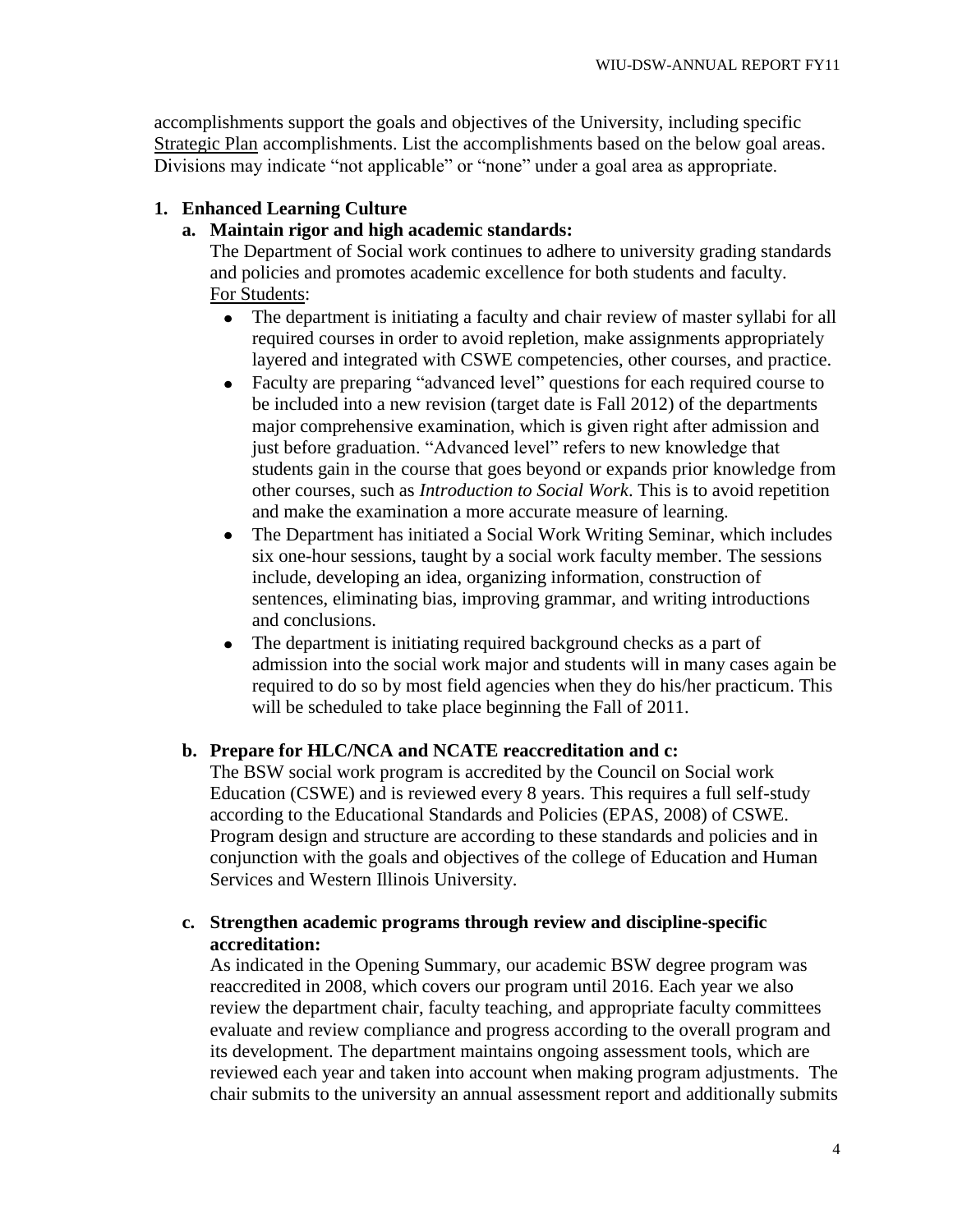to CSWE an annual report (via online survey) of program status. The university, college, and department contribute annual fees for department (program) membership in CSWE and NASW (National Association of Social Work) and NASW-IL (National Association of Social Work-Illinois Chapter).

# **d. Increase course based civic learning and service learning:**

Social work is a human service discipline and is designed to teach students how to be "professionals" and to be professionally competent according to the educational Standards and Policies (EPAS, 2008) of the Council on Social Work Education at the entry level of practice for Bachelor of Social Work Graduates. However, we do require our students to have 100 volunteer or employment hours with a human service organization (private or non-profit) in a capacity that is determined meaningful for greater awareness of how such agencies function and some familiarity with the clientele. Once in the program, it is important for our students to be able to distinguish between volunteer, paraprofessional, and professional levels of practice. We do require students to engage human service organizations as a part of some course requirements in a professional learning capacity. We do promote it as a part of student life in the university and in community. We currently have a required course, SW 400, *Learning through Community Service*, that we are in the process of eliminating (target date 2013) and integrating into another course according to "professional learning" requirements.

# **e. Enhance Centennial Honors College:**

Academically qualified students in this department are welcome to complete an honors curriculum in University Honors, Upper Division Honors, or Lower Division Honors. All students must complete the one-hour honors colloquium (GH 299). The department also supports and promotes the social work PHI ALPHA Honor Society.

# **f. Expand study abroad and multicultural initiatives:**

The prior chair stated that international study with social work students has historically been difficult due to high costs, limited social work related scholarship from the university and in the department, and limited student interest. The department has involved students in international study and travel, but finds the prior listed factors to be prohibitive for most students, especially costs. The current chairperson has a very strong interest and background in international social work and is working to increase scholarships, student and faculty interest, and opportunities. We occasionally have a student from a different country, which helps to facilitate some interest. In the Advisement Study (2011), conducted by the department chair and academic advisor, social work students, indicated the following:

| <b>Area of Interest</b><br><b>Percent</b> (of respondents of 27% sample population of<br>186 BSW social work students) |     |
|------------------------------------------------------------------------------------------------------------------------|-----|
| <b>International Courses</b>                                                                                           | 43% |
| <b>International Study Travel</b>                                                                                      | 63% |
| <b>International Field Education</b>                                                                                   | 39% |

Table 1: BSW Student Interest in International Curriculum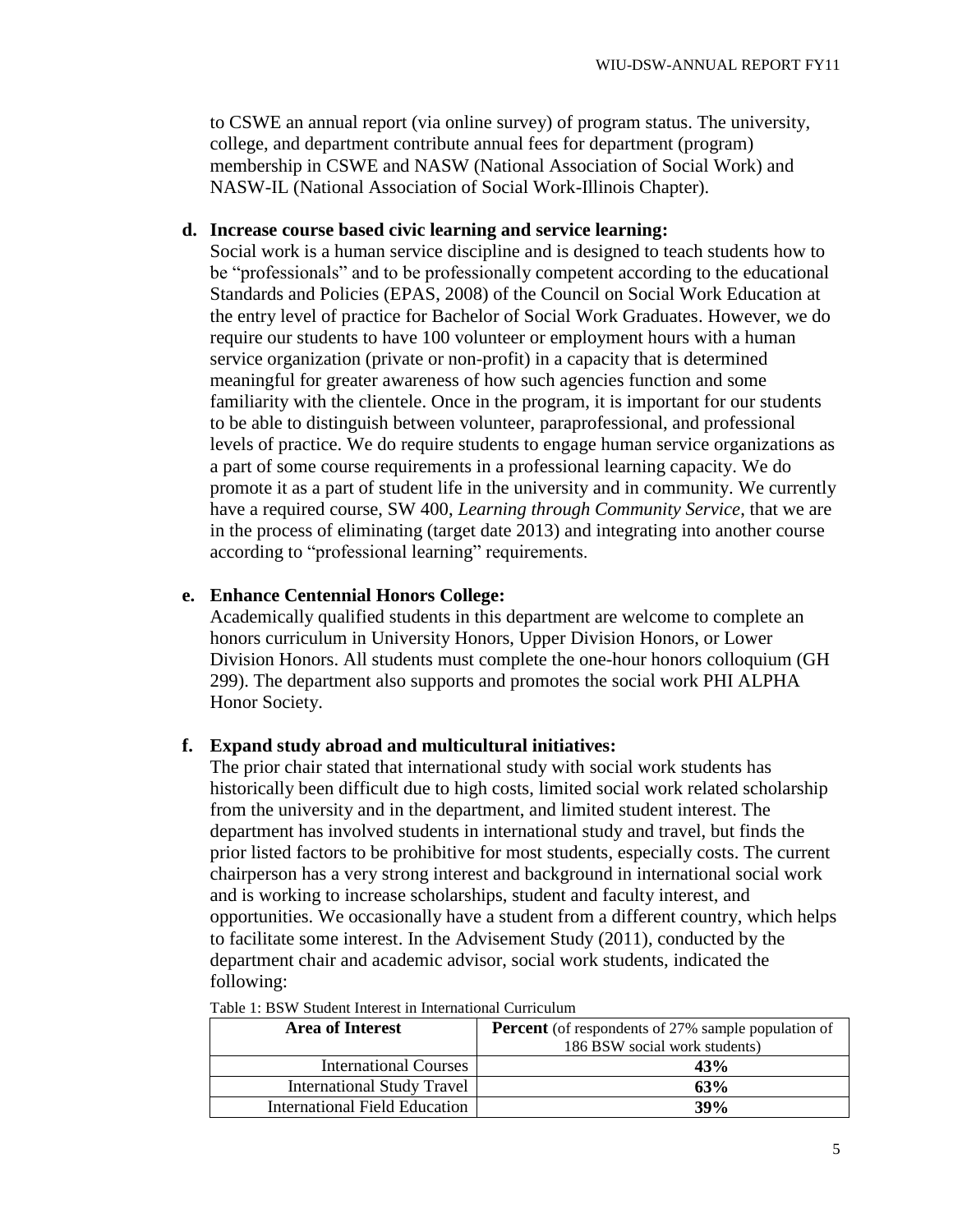| <b>Practicum Placements</b>    |             |
|--------------------------------|-------------|
| Future Work in Global Practice | 10O/<br>-70 |

The findings above strongly indicate a solid interest in international social work. The primary barrier indicated was financial and the second was family obligations. What this suggests is that, while there is interest, there are some concerns, such as faculty workload time and availability and of course, costs involved with bringing in this element into the social work program. The faculty has agreed to give the matter further discussion at this time and clearly need greater resources to pursue this direction very far. We are, however, interested in working with students who express an interest.

# **g. Continue to explore distance education opportunities for place-bound students:**

Social work has had two distance education BGS courses in place for some time. These are an addictions course and introduction to social work. In addition, we are scheduled to provide courses in "casemanagement" and "mental health" this summer. We are hoping to also add a course on "aging" the next summer. We are aware how rapid changes in web-based communication are creating many new possibilities for the delivery of instruction and now have a committee that is studying how social work can access such technology for "best practices."

### **h. Support scholarly/professional activity:**

Social work carefully manages its operating resources in order to promote faculty and student scholarly/professional activity. Approximately \$6,000 (\$1,000 per faculty) is currently available to assist and thereby promote faculty and chair scholarly and professional development. This support goes primarily for expenses accrued in presenting a paper or making a presentation at a local, community, state, national, and/or international conference or special academic event. Students are encouraged, mentored, and given financial assistance as needed and possible from the Social Work Foundation. We have had, over the last year, one student present at a national social work conference and four present posters at WIU Research Day. This current year (2010-2011), we have four students presenting at a National Social Work Conference, and probably another four or five at WIU"s Research Day. Most of the assistance for these students has been faculty time and guidance, and financial support for lodging and travel to the national conferences. Our scholarships are primarily for academic scholarship and/or special assistance in practicum and other need areas in order to retain students who might otherwise drop out. Work is ongoing to encourage donations to social work to assist in these areas.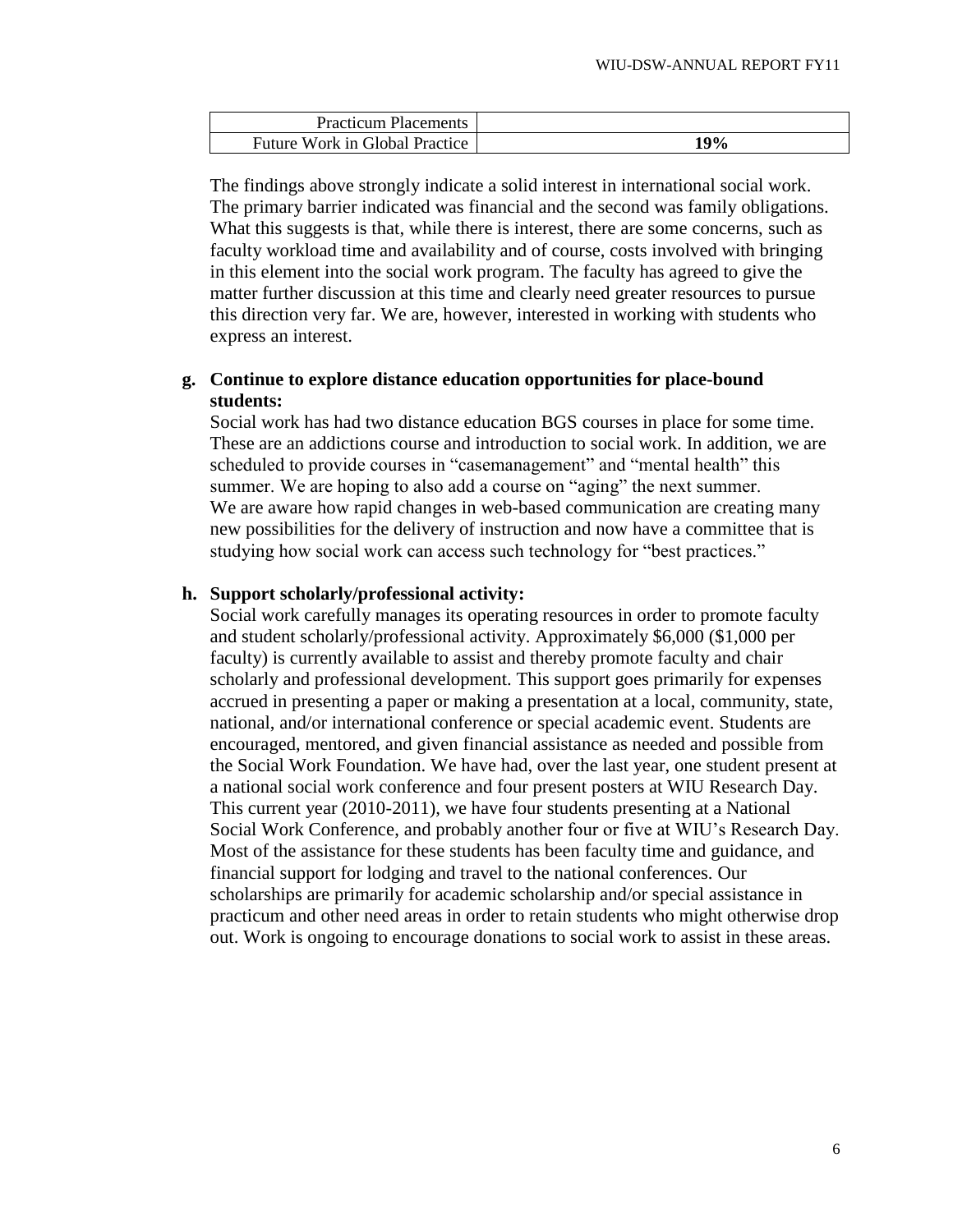### **i. Investigate interdisciplinary/collaborative initiatives:**

While social work is a profession, our content and focus is highly interdisciplinary and requires considerable collaboration and networking, especially within practice. Our foundation is built around the tenet of serving the "whole person," which includes micro (individual and small groups), mezzo (families and large groups), macro (community and organization), and global (international community). We include, in our curriculum, focus upon psychological, biological, social, perceptual, and cognitive development of knowledge, understanding, ethics, and application skills at every level of practice. It is our practice to invite many presenters into our classrooms with the intent of informing students of the interdisciplinary perspectives and practice areas. Faculty is encouraged and does engage in collaborative research and publications on an ongoing basis and has done so in numerous ways (see Scholarly and Professional Accomplishments below). Additionally, faculty may request financial assistance for some projects from the department, college, and university as well as seek out grants.

Currently, faculty are working with others outside of the department to conduct research and work on publication. Our field education program has recently formed a community Field Education Advisory Board which meets twice per term and that has had two successful meetings thus far.

As chair, in the process of networking with several departments in discussion of new projects with focus upon the communities WIU serves (especially McDonough County). Current participants and their email include "Gordon C Chang" <GC-Chang@wiu.edu>; "Elgin Mannion" <e-mannion@wiu.edu>; "Timothy Collins" <t-collins@wiu.edu>; "Daniel G Ogbaharya" <dg-ogbaharya@wiu.edu>; "Macherie Placide" <m-placide@wiu.edu>; "Terry M Mors" <tm-mors@wiu.edu>; and "Tracy Davis" TL-Davis1@wiu.edu. It will be very interesting to see what this group does. They have indicated possible interest in collaborating with social work on the human services academic coalition.

### **j. Integrate technology into the classroom:**

Currently, the college provides the department with the use of "Smart" classrooms," which include Codex, LCD, ELMO, Blackboard, and Smart Board. The only site available for CODEX linkage is the Quad Cities campus. When social work expands its service to the Quad Cities campus, we will need use of these same systems as well as some possible web-based programs.

We would also like to see the college and university further explore and include in its technological capacity greater use of the internet social media for classroom purposes. It is clear that the time is fast arriving in which most instruction will take place utilizing multiple components of delivery on a simultaneous and synchronous capacity, such as some face to face, mixed with distance, with real time communication, real time data, and continuous processing.

### **k. Other learning enhancement initiatives:**

Primary Initiative: As indicated, the Council on Social Work Education has changes its Educational Standards and Policies (EPAS, 2008) from a content-based curriculum to a competency based curriculum with practice (Field Education) as the signature pedagogy. This means that all instruction needs to be oriented to promote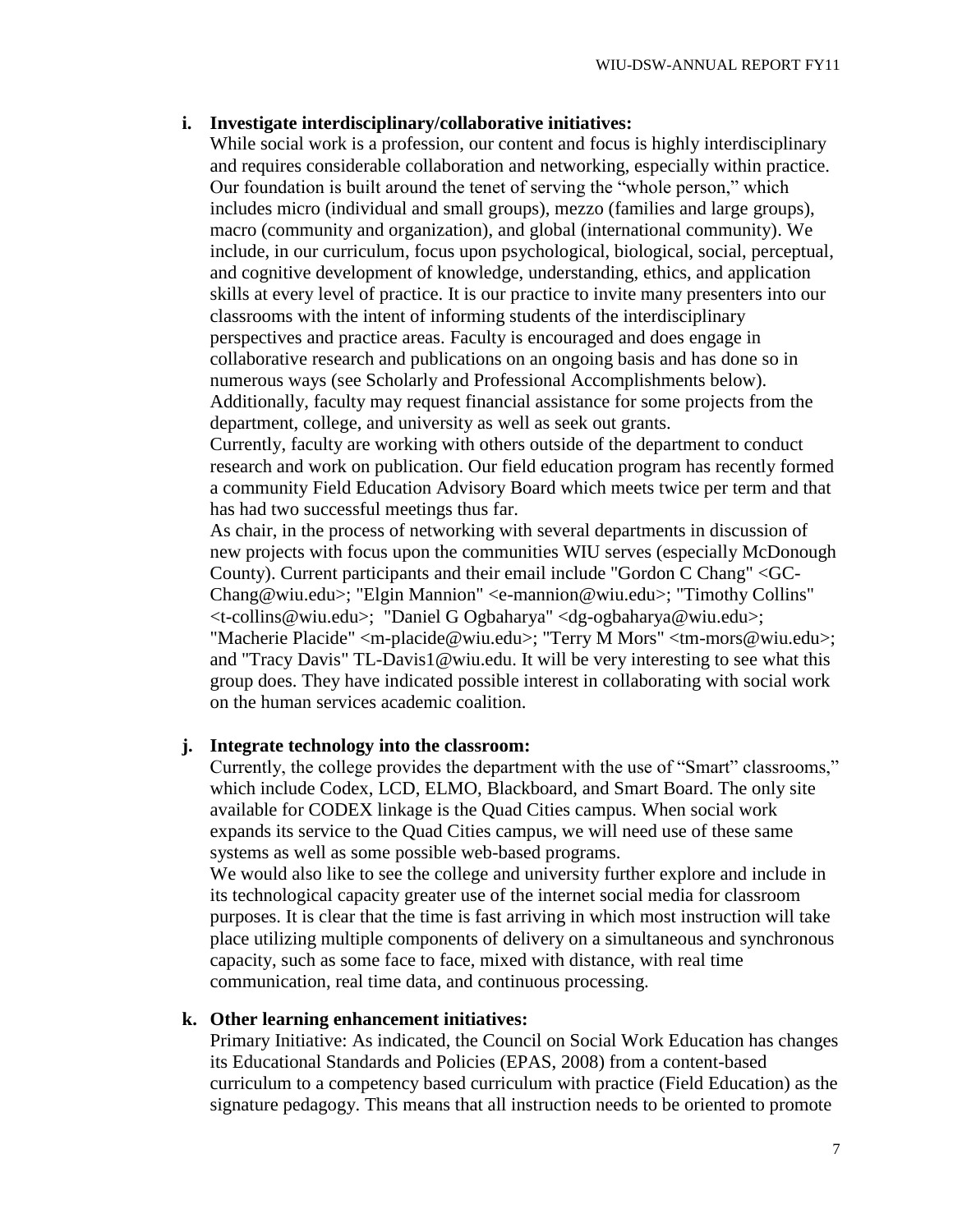and assess student competency. EPAS consists of 10 competency areas with numerous sub-competencies. The department has until 2016 to reorganize its curriculum to meet this new requirement, which is when it is due for reevaluation and reaccreditation by CSWE. This is a major change and task. It requires full examination and restructuring of our courses (individually and collectively) in order to address the competencies in each course as they apply, assure a stair-step sequencing of instruction overall, and integration and assessment of all competencies as possible in the classroom and especially in field education practicum instruction. To this end, social work has:

- Set up a curriculum committee that has begun restructuring the courses as indicated above.
- Set a timeline, which includes completion of curriculum revision (redevelopment and official approvals) in time for implementation by the fall of 2012-13. This target date is set to coincide with:
	- o potential expansion to the Quad Cities campus,
	- o completion of a new "Comprehensive Examination" based upon the new competencies, and

We targeted 2012 or 2013 as a feasible due date and because it allows for a year and one half of evaluation and modification of the newly revised program prior to having to do our program Self-Study for Reaccreditation beginning late 2014. The self-study will be submitted late 2015 and the department at WIU, will have a site visit during 2016 as scheduled by CSWE. All official stakeholders who will be a part of the site-visit will be notified in advance. The university will also be notified of reaccreditation expenses and due dates in advance.

Directly in relation to the new accreditation requirements, it is imperative that every competency and the program itself engage in multiple assessments, including the development and implementation of alumni assessment (perhaps using programs like SNAP).

### **2. Fiscal Responsibility and Accountability**

### **a. Review departmental budgets:**

1.) Foundation Account:

|                  |  | BEGINNING FUND BALANCE 3,699.54 |             |     |  |
|------------------|--|---------------------------------|-------------|-----|--|
| REVENUES         |  |                                 | 2,060.00    |     |  |
| . FUND ADDITIONS |  |                                 |             | .00 |  |
|                  |  |                                 | 2,060.00    |     |  |
| EXPENDITURES     |  |                                 | 1,580.91.   |     |  |
| FUND DEDUCTIONS  |  |                                 |             | .00 |  |
|                  |  |                                 | $1,580.91-$ |     |  |

# . **ENDING FUND BALANCE 4,178.63 December 31,2010**

While still very low and with little organized effort to date, the department was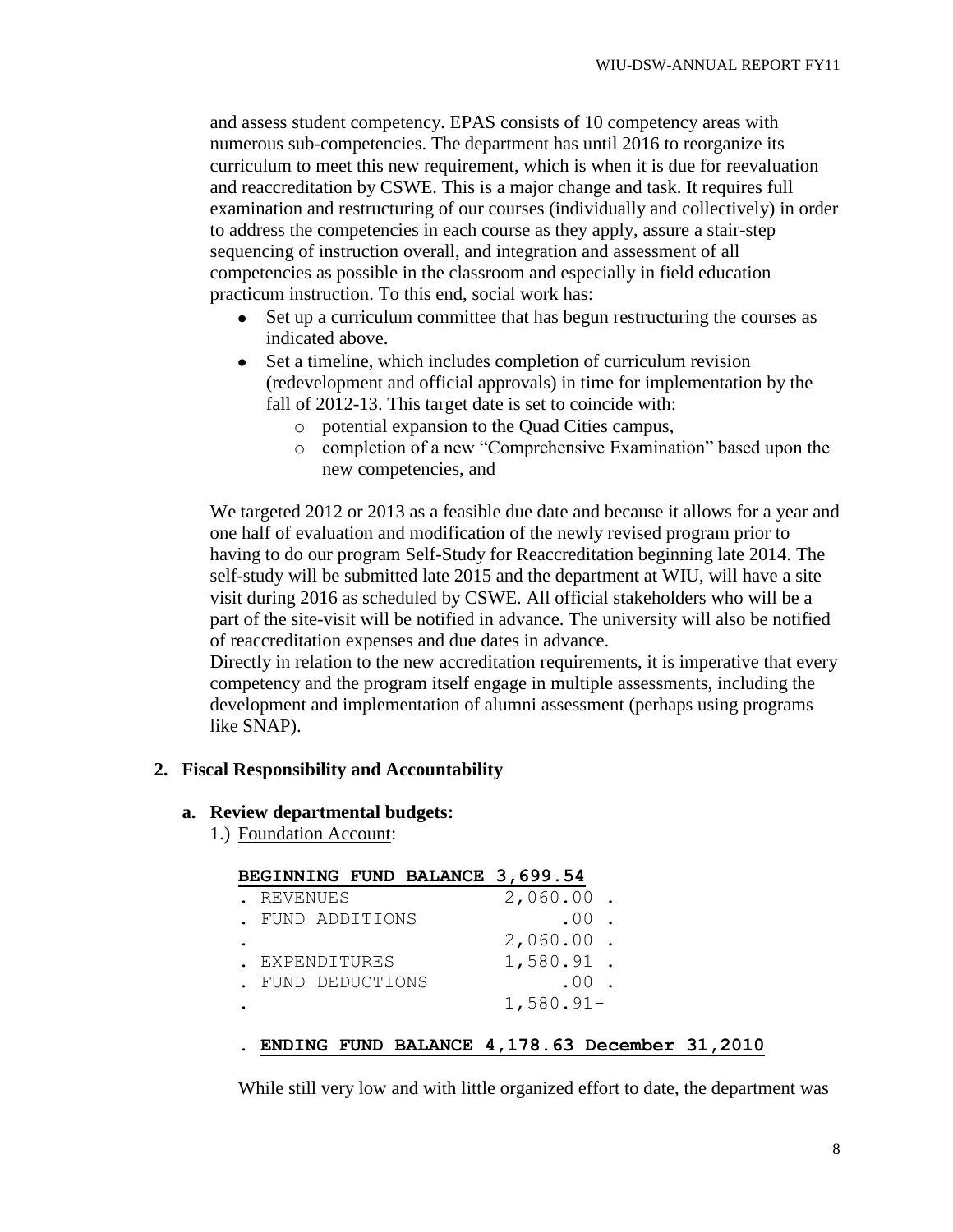able to increase donations received by 27%.

# **2.) Operating Budget: \$22,500**

The college continued the operating budget amount the same as it was from FY10. This was very helpful and has allowed the department to meet its commitment to faculty professional development. Last fiscal year social work allowed \$3k plus dollars to be assumed by the university. This year, we are hoping to have some unused funds to be able to assist the university again. We have worked hard to keep costs down in order to do our share of helping the university cope with the current financial crisis and will, of course, continue to do what we can to hold cost down. However, as we look ahead toward growth and expansion, we are clearly going to need a larger allocation and operating budget. The operating budget will increase due to another program site, offices, supplies, equipment, telephone, and additional travel. We will also have more faculty needing professional development support of approximately \$1,000 per faculty. Please see the attached copy of our annual July 1, 2009 to June 30, 2010 budget report from the financial records system.

# **b. Reallocate variance dollars to support University priorities and…**

# **c. Identify alternative funding sources:**

The department's quest for alternative funding includes greater contact with alumni for support, the community-academic coalition may well result in some smaller amounts of support, and some grant writing. However, due to the time and effort involved in expanding our program, it is unlikely we will be able to engage in much significant fundraising efforts, other than increasing our student enrollment and retention.

# **d. Review academic program costs:**

We are pleased to see our costs kept at low levels. We do have some faculty who will need computer replacement within the next year or two. However, again, our program costs will increase tremendously given our planned expansion.

# **e. Other fiscal responsibility and accountability initiatives:**

As indicated, the chair plans to direct some effort toward greater development of alumni giving over the next few years, especially for student scholarships.

# **3. Partnerships, Community Engagement, and Outreach:**

**a. Create and support partnerships with University departments, institutions of higher education, and the community:**

As described in the opening summary of this report, work is being done by the department chair and volunteers to create a Community-Academic Coalition involving community

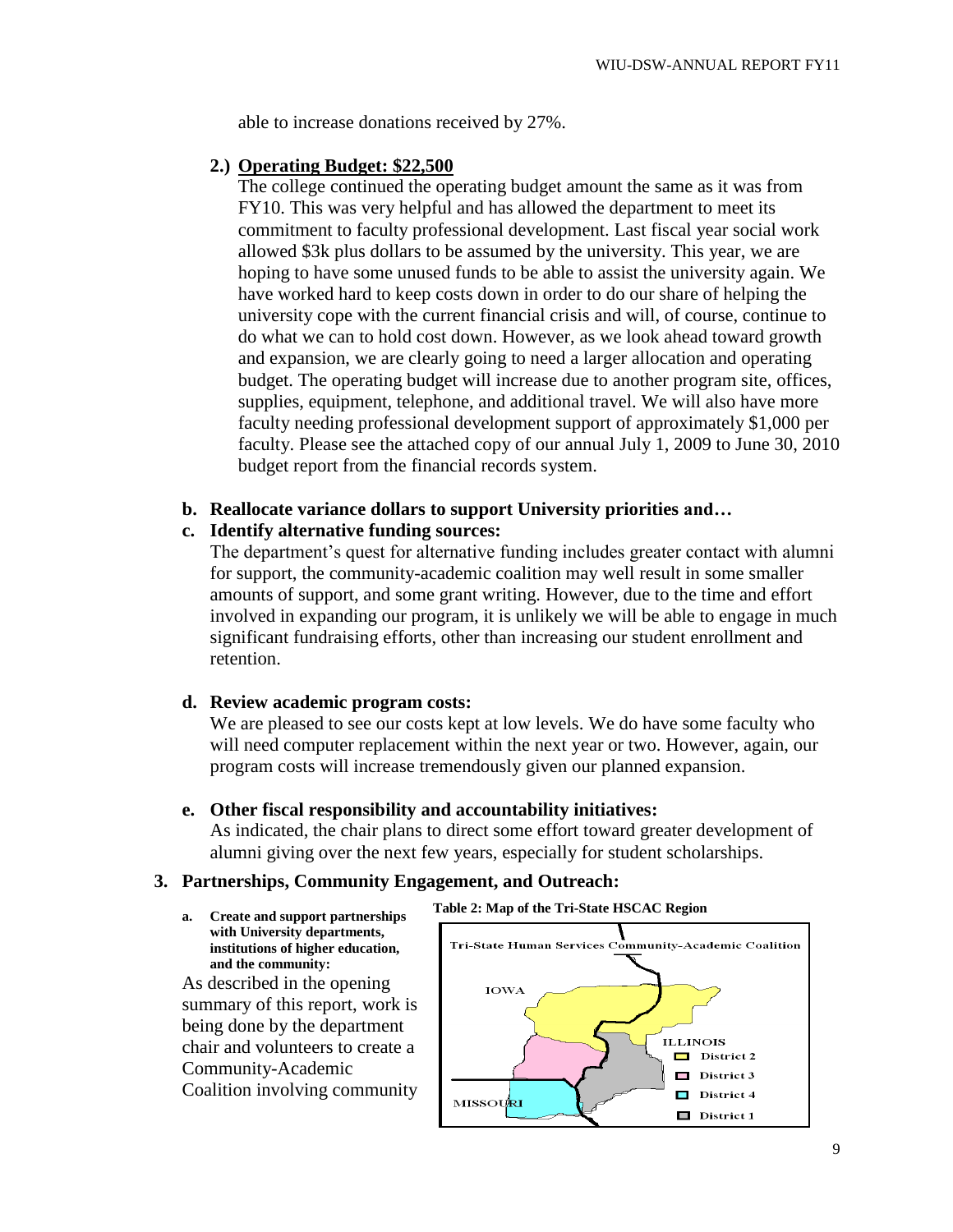and social service agencies in the entire Tri-State Region (24 counties). We are targeting this into four districts as indicated in Table 3. Counties included in District 1 are Henderson, Warren, Hancock, McDonough, Fulton, Mason, Menard, Cass, Schuyler, Brown, and Adams. Counties in District 2 are Whiteside, Rock Island, Henry, Bureau, Stark, Knox, and Mercer in Illinois and in Iowa are Clinton, Scott, Cedar, and Muscatine. Counties in District 3 are Luisa, Washington, Henry, Des Moines, and Lee. Counties in district 4 are Scotland, Clark, Schuyler, Adair, Knox, Lewis, Shelby, and Marion.

Steps toward initial formation of this coalition include:

| <b>Table 3: Community-Academic Coalition Startup Steps</b> |  |
|------------------------------------------------------------|--|
|------------------------------------------------------------|--|

|                        | <b>Steps</b>                                                                                                                                                                                                                                                                                                                                      | <b>Due Dates</b>                                                                        |
|------------------------|---------------------------------------------------------------------------------------------------------------------------------------------------------------------------------------------------------------------------------------------------------------------------------------------------------------------------------------------------|-----------------------------------------------------------------------------------------|
|                        | Prior focus group in Moline in which many organizations<br>were present from District 2 and who were in favor of a<br>coalition.                                                                                                                                                                                                                  | Done successfully                                                                       |
| $\mathcal{D}_{\alpha}$ | Creation of an Organizational Contact information<br>database for the entire region.                                                                                                                                                                                                                                                              | In progress. This will be an<br>ongoing task. All but district 2 is<br>mostly complete. |
| 3                      | Development of organizational materials                                                                                                                                                                                                                                                                                                           | Due date for initial materials is<br>June first.                                        |
| 4                      | Setting up and conducting early organizational meetings<br>throughout the region starting with key target cities, which<br>include Moline, Macomb, Hannibal, and Quincy. The<br>activity in these will include prior invites, introduction to<br>idea and its potential, discussion, membership invitation,<br>and setting of follow-up activity. | Due date for first contacts is<br>during August 2011.                                   |

Of course, it remains seen in how this develops, as the process is essentially one of coconstruction of the participants.

# **b. Other partnerships, community engagement, and outreach initiatives:**

Other initiatives include further development of field education sites and speaking presentations to area community colleges. The department continues its very significant annual "Graduate Recruiter Panel" every October. This last year we had a large attendance of both students and 8 recruiters for masters programs from the Midwest. Students and recruiters find the program, sponsored by the Social Work Student Association and the DSW, to be a very valuable connector for both. We also held a "Social work Fair" to which various agencies were invited, some set up booths, as did the department and student organizations. We were pleased with attendance from students, alumni, community, and college and look forward to do this again.

# **4. Access and Equity**

# a. **Increase diversity:**

The department is working to increase its diversity and access by means of broader recruitment, hopeful expansion to the Quad Cities Campus, use of technology, and through the coalition.

# b. **Increase internationalization:**

This was discussed under section f.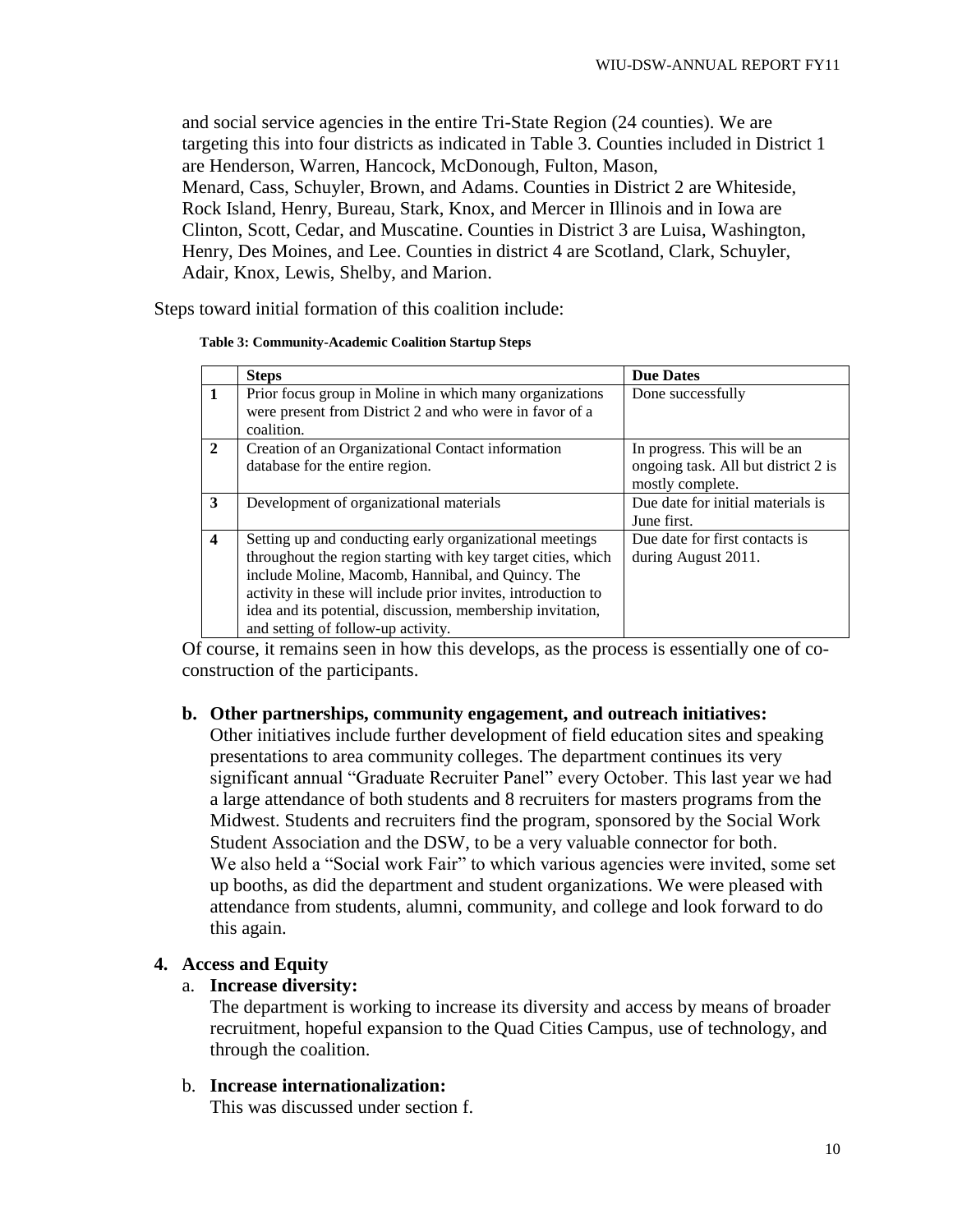# c. **Enhance recruitment and retention activities:**

As indicated in several places, social work is sending letters to new admissions, creating "Program 2 Program" agreements with community colleges with 7 targeted this year, working to expand to the quad Cities, and conducting writing seminars and its writing course to help students improve academic skills. Instructors are spending extra individual time with students who are in need of assistance. The Advisement study is demonstrating that students can benefit by taking the assessment tools and then meeting with the advisor to review his/her findings. The findings reveal possible areas where students may need to give more focus, and special needs for counseling and guidance. Additionally, the findings indicate how curriculum and instruction may be better focused to enhance student learning in the classroom.

# d. **Other access and equity initiatives:**

It is going to be imperative that social work obtain the additional faculty it needs for course delivery as it is above the maximum student teacher ratio as agreed upon with CSWE in classroom enrollment size. If we grow, we will need more instructors or we may need to limit admission to the major.

# **5. Student Centered Environment**

# a. **Review FYE:**

To my knowledge, this does not involve social work as its students begin at the junior year.

# b. **Review academic advising:**

Social work is very fortunate to have an advisor placed with the program full time that has an MSW degree and professional license. She continues to demonstrate dedication and excellent performance. This has been a vital key for retention and student success. It has also enabled our faculty to spend more of their time working on instruction, service and professional contribution. It has also enabled faculty to have time to consult with the advisor to the benefit of the student. The advisement study the advisor and the chair are conducting is an example of continued improvement in finding ways to better assess and assist our students. In addition, this study has thus far proven itself to be of high potential for the university advisement program to consider adopting and is thus a potential contribution to the university at large and all departments. The academic advisor and chair were accepted to present on this study at the National Social Work Bachelors Program Conference in Cincinnati February 25, 2011.

c. **Review all student support services within Academic Affairs (writing and math centers; tutoring):**

Social work faculty, advisor, and the chair all make referrals to student support services to help them improve their knowledge and skills. We have found some students who benefit and others who do not benefit as much.

d. **Enhance communication and information leading to student success:** All faculty, the advisor and the chair are expected to keep regular office hours and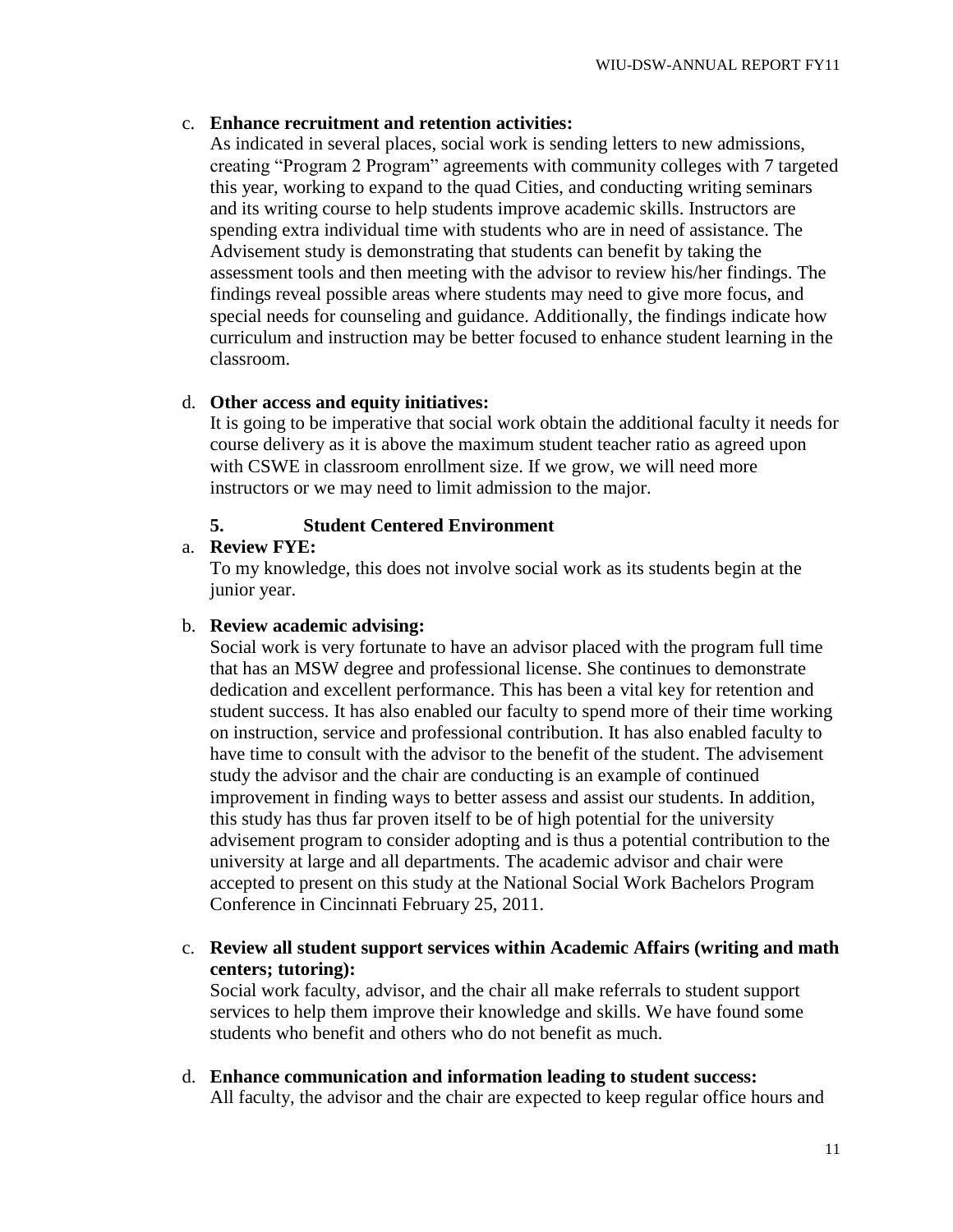to encourage students to meet with them or use email. We likewise communicate with students as needed with frequent reminders and encouragement.

# e. **Other student centered environment initiatives:**

Social work assigns faculty to sponsor student organization. We have seen strong sponsorship by our faculty and wonderful response by our students. Social work students conduct many meaningful activities throughout the year; often with focus upon helping with special needs in the community.

# **C. Indicate measures of productivity by which the unit's successes can be illustrated.**

- **Academic**
- Scholarly
- **Service**
- Professional Development
- **Program Development**
- Fiscal Development

# **D. Describe how the division used any of the following categories of funds to enhance accomplishments and productivity:**

# **1. Western Illinois University Foundation funds:**

Foundation monies have been used to sponsor our Social Work Fair, student assistance for conferences, field education, and special needs that entail keeping them in school. During the past fiscal year the department has been given over \$1,000 in donations. This is a significant increase for the department.

**2. Funds available due to vacant positions or dollars saved through hiring of new personnel at whatever level those funds reside:**

We have not had vacant positions in the department that were not necessary to replace.

# **3. Grants, contracts, or local funds:**

Two of our faculty continue to benefit from a grant from CSWE for gerontology. Currently we do not have contracts or other grants with capital aspects. We have increased our level of donations to the department"s foundation fund.

**4. Internal Reallocations: For reallocations over \$20,000, identify the amount, area that was reallocated from, and the priority that funds supported:**

# **5. Other fund sources:** Items 4 and 5 have been addressed or are not issues for social work at this time.

### **E. Describe the impact the 3.5 percent rescission had on your division in FY11:** While the department did not have change of positions, we did need to add 2 more adjunct

faculty positions to supplement our teaching needs. We have saved operating funds to assist the university in its financial need.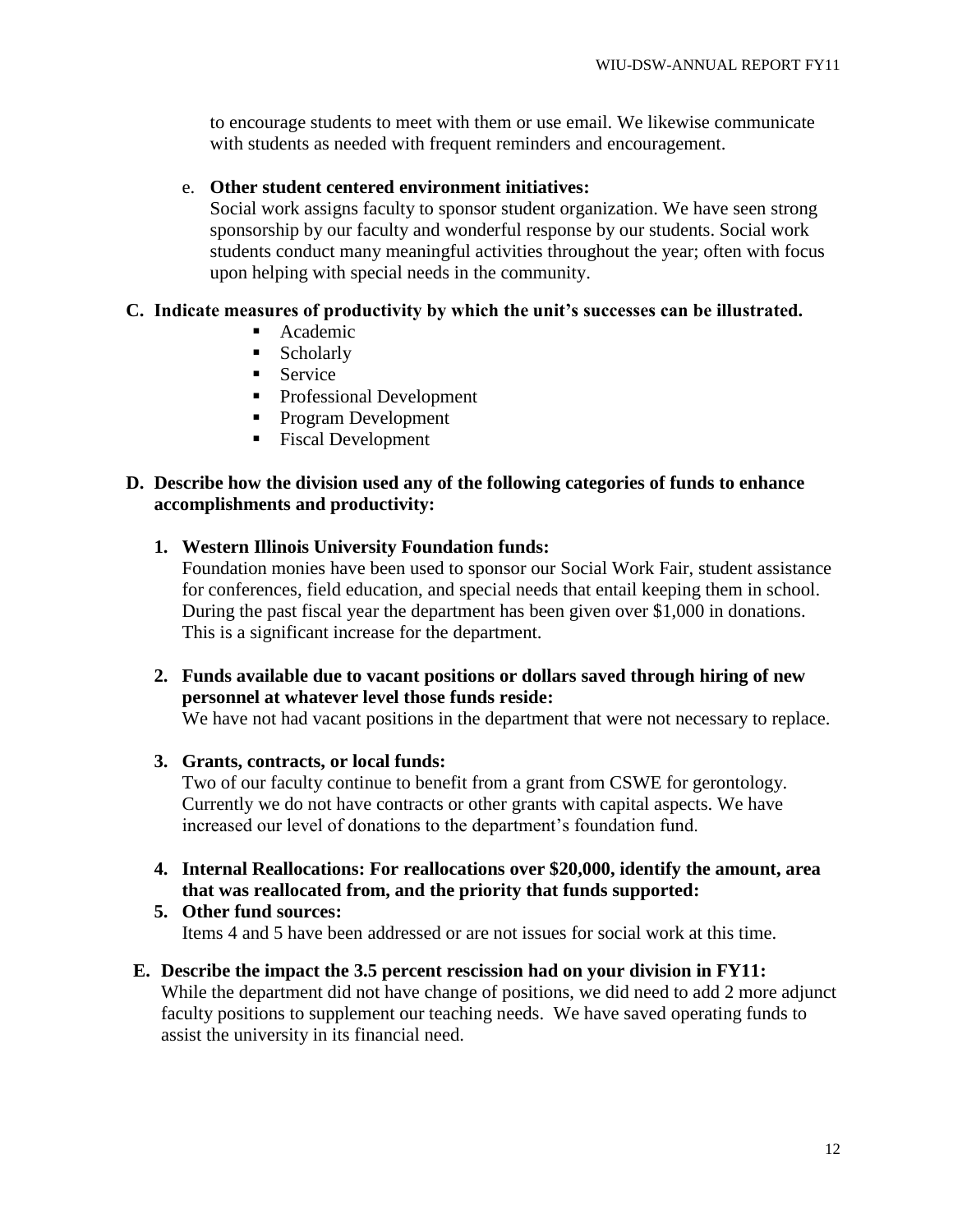### **Section II: Budget Enhancement Outcomes for FY11**

# **For each budget enhancement received in FY11 complete an Accountability Report form (Attachment A). Be specific about approved productivity measures.**

#### **Department Accomplishments:**

Our faculty, including our advisor, office manager, and adjunct professors has been very busy throughout the time of January 1 to December 312, 2010. I am proud to say they have accomplished a great deal. Mush of this has been by working together and supporting each other. We have successfully delivered our program for over 220 students, conducted research, feasibility studies, written papers, and presented at numerous local, state, and national conferences. Those below who did not list his/her credits have also been very engaged in scholarship. We believe this work will come to fruition in the near future. They have chaired committees and served committees for the department and university. The faculty, who have been very busy have listed their accomplishments and plans below.

#### **1. Donna Aguiniga, PhD, MSW:**

#### **Past/Current Projects**

- Successfully defended my dissertation, *Growth and Decline: A Typology for Understanding Patterns of Population and Economic Change in Rural Texas Counties,* and graduated with my Doctorate in Philosophy from The University of Texas at Austin. May 2010
- $\bullet$ Presented two research proposals at the 90th Annual Meeting of the Southwest Social Sciences Association in Houston, TX. The first presentation, *The Ethics of Competency: Perceptions and Concerns about Competent Social Work Practice*, was co-authored with Katherine Perone, Assistant Professor/Field Director from Western Illinois University; the second presentation, *Mental Health Stigma in Rural Communities: Educating Social Workers on Target-Specific Programs*, was co-authored with Amanda Barzyck, Doctoral Candidate at The University of Texas at Austin. March 2010
- Presented *A Student-Developed Curriculum about Children's Mental Health: Issues of Advocacy and Education* with Janet McCarthy, a social work student, and Karen Zellmann, Associate Professor from Western Illinois, at the Council on Social Work Education Annual Program Meeting. October 2010.
- Awarded a 2011 Summer Stipend with Karen Zellmann for project *Curriculum Implications of BSW Students' Attitudes Towards Mental Illness*. Data collection began in August 2010.
- Mentored two social work students who each had a poster accepted for the 2011 Baccalaureate Program Directors Annual Conference.
- Participating in Faculty Innovators Fall 2010 ongoing
- Completed Best Practices in Online Teaching June 2010
- Faculty advisor for the Social Work Student Association ongoing

### **Social Work Committees**

Awards Committee – chair Curriculum Committee Admissions Committee

#### **College Committees**

COEHS Awards Committee – Fall 2010 – ongoing

COEHS Undergraduate Academic Affairs Committee – ongoing Chair of committee since September 2010

### **University Committees**

University Technology Advisory Group committee member – March 2010 – ongoing

### **Community Service**

Macomb Big Brother Big Sisters Board member – ongoing Volunteered at the University of Illinois Extension Poverty Simulation Event. January 2010

#### **Donna's Work in Development**

Developing two articles with Karen with data from *Curriculum Implications of BSW Students' Attitudes*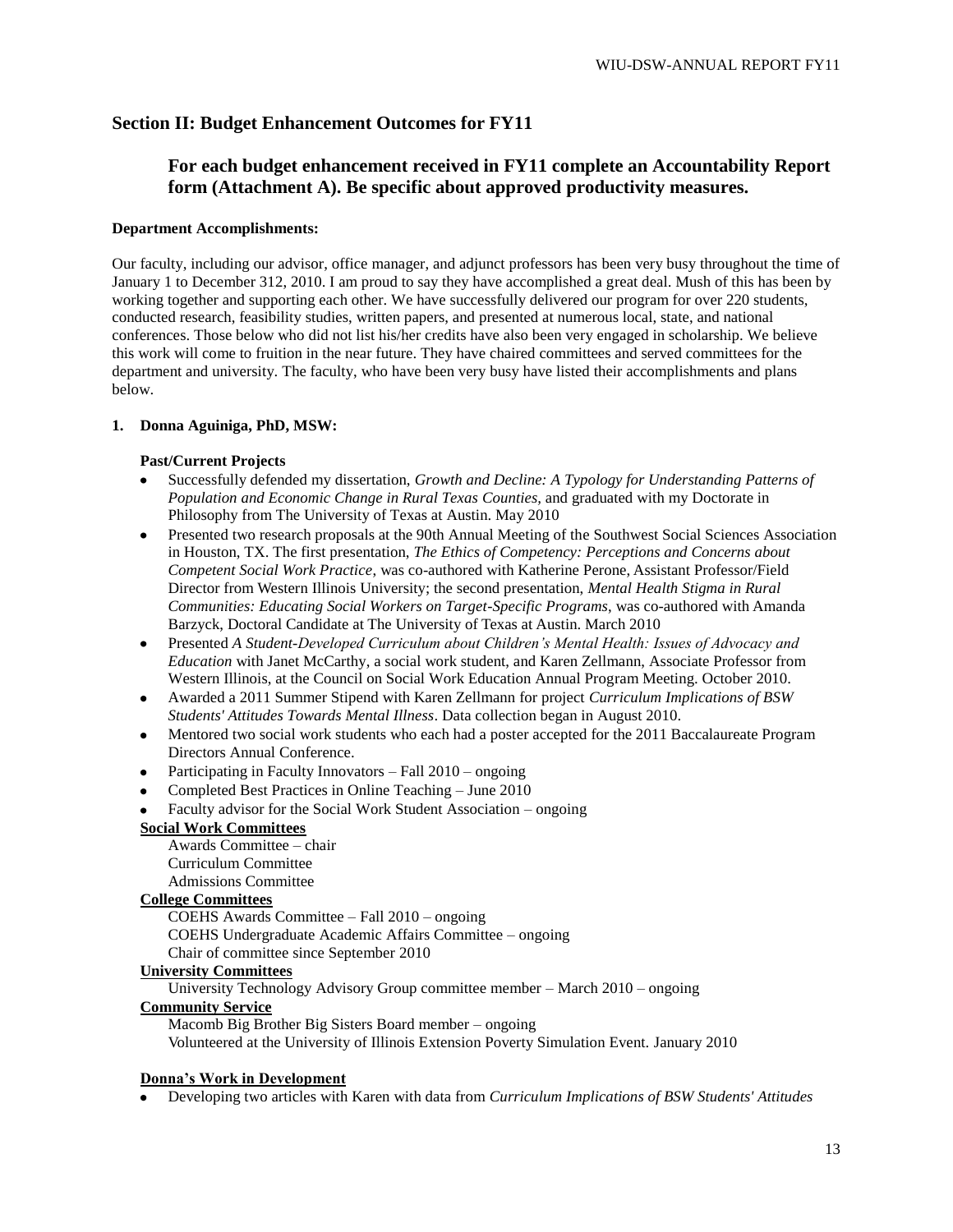*Towards Mental Illness* study. The first focuses on impact of media on student attitudes; the second on how attitudes towards mental illness may impact career choices.

- In process of resubmitting article *Child welfare workers' intention to leave: Influence of location and*   $\bullet$ *organizational factors.*
- Rewriting dissertation into article(s).  $\bullet$
- Continuing work on practitioner competency project, *Perceptions and Concerns about Competent Social Work Practice,* with Kathy Perone. Data collection began in Fall 2010.
- Asked to author chapter on social work and GIS for  $2<sup>nd</sup>$  ed. of rural social work textbook.

### **2. DEBRA ALLWARDT, PHD, MSW:**

#### **Professional Development**

### **Presentations.**

- I presented one paper session, two poster sessions, and one brownbag lecture during the last year. They include: Poster "In Search of the Long-term Nursing Aide" at the American Society on Aging"s Annual Conference, Chicago, IL..
- Poster "Using Wink to Create Educational Tutorials" presented at Tech Fest, Western Illinois  $\bullet$ University. Brownbag lecture "Rediscovering Ollie Randall, "Angel of the Aged": Pioneer of Social

Gerontology" presentation for the Western Organization of Women.

Paper "A Historical View of Gerontological Social Work: The Contributions of Ollie Randall" at  $\bullet$ the Council on Social Work Education"s Annual Program Meeting. Portland, OR.

#### **Grants**

I continue to participate in the funded grant with Karen Zellmann, "Curriculum Development Institute Program" ([2008-2011\)](callto:008-2011). Grantor: Hartford Foundation/Council on Social Work Education.

### **Publications**

I had two manuscripts accepted for publication.

- The peer-reviewed article, "Writing with Wikis: A Cautionary Tale of Technology in the Classroom" will be published in the Journal of Social Work Education (forthcoming).
- In addition, the publication of peer-reviewed book review, Lifting Our Voices: The  $\bullet$ Journeys into Family Caregiving of Professional Social Workers by J.O. Beckett appeared in the Journal of Gerontological Social Work (2010, vol.53, issue 6, pages 568-570).

### **Community Involvement**

I continue to serve on the Board of Directors for the Western Illinois Area Agencies on Aging. I also am involved as a member of the Western Organization of Women, where I served as a member of their awards committee.

### **Other**

I served as a conference proposal reviewer for the Council on Social Work Education"s Annual Program Meeting. I also served as a faculty mentor for four students" individual research poster presentations at the Centennial Honors College Undergraduate Research Day. April 2010.

### **Projects Underway:**

- Co-investigator with Kathy Perone, MSW  $\bullet$ Adopting Technology without Cost: Free Tools for Teaching and Practice. We will present a workshop on this topic at a conference in February.
- $\bullet$ Primary investigator with BSW students Alexander Jasinski and Alecia Condie The Practice and Ethics of Social Marketing. We will present a paper on this topic at a conference in February.
- Co-Investigator with Katherine Perone, MSW  $\bullet$ Social Work Students" Preparedness to Work with Older Clients. We are writing a paper on this topic for submission to a social work journal.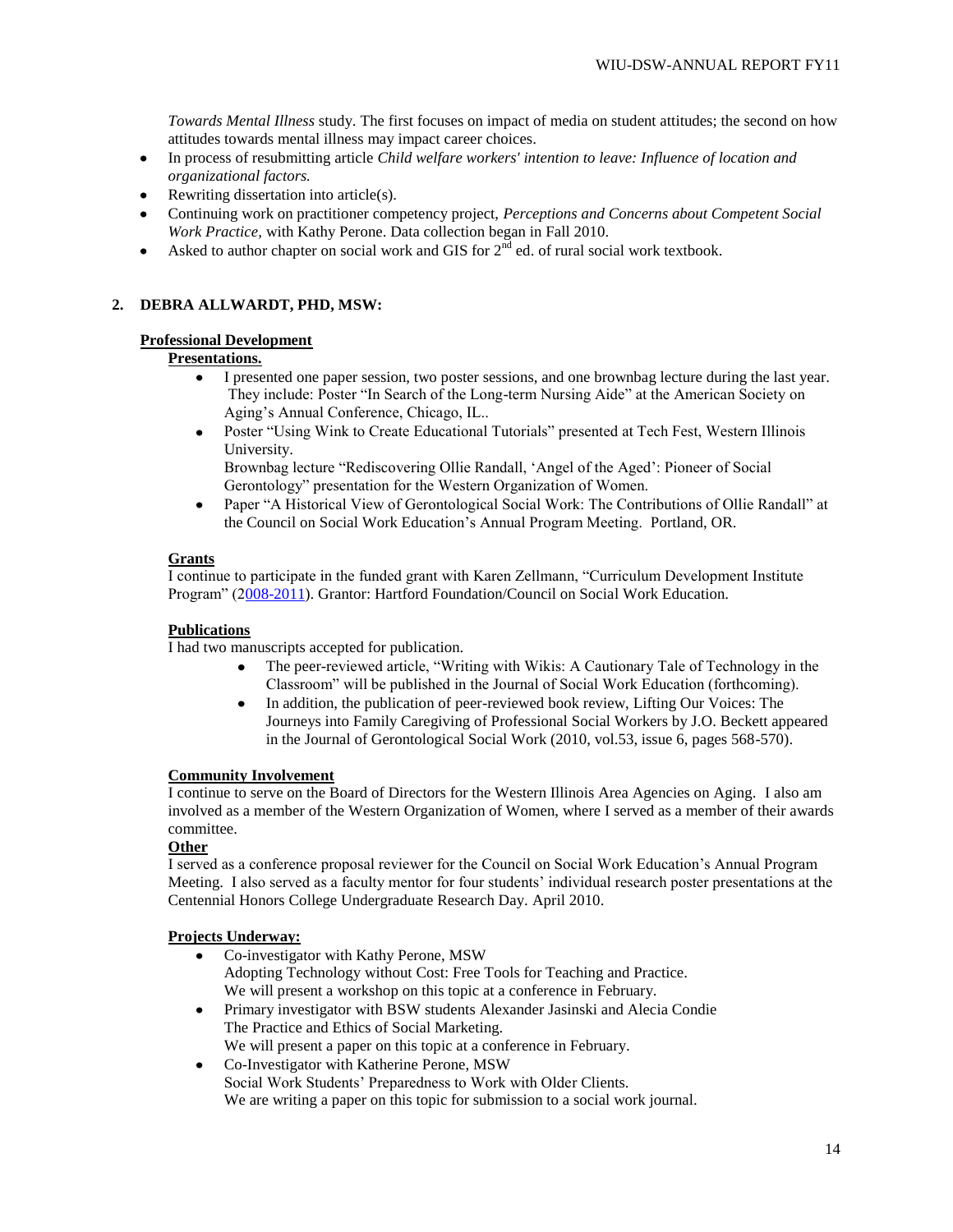- $\bullet$ Co-Investigator with Heather Richmond and Kristine Stilwell Social Work and Advocacy in the University Archives. We are writing a paper on this topic for submission to a peer-reviewed journal.
- Co-Investigator with Kristine Stilwell The Legacy of Ollie Randall We are writing a manuscript on this topic, as well as a small grant proposal to continue data collection.

### **3. RUSTY ORWIG, MSW, LCSW:**

#### **Academic:**

Rusty taught 22 ACE load plus did 2 BGS Online courses.

#### **Service:**

- Member of Univ. Judiciary board, COEHS Faculty Committee, COEHS & Dept. Awards  $\bullet$ Committee and personnel committee. Works with children in service area through Shriners and Masons.
- Licensed provider of Continuing Education Units. Is an LCSW and ACSW licensed **practitioner.**   $\bullet$

 **Scholarly:** 

- Networking with faculty and students on student social networking.
- $\bullet$ Mentoring a student on development of research on Children and Substance abuse.
- Collaborating with LEJA faculty on Child Trafficking Research.  $\bullet$

### **KATHY PERONE, MSW, LCSW:**

#### **Academic/Teaching**

- Received the Nancy Coney Outstanding Faculty Award from the Phi Alpha Honor Society.
- $\bullet$ Member of the COEHS 2009-2011 Faculty Innovators Program. I met once a month with fellow members to gain knowledge in the use of technology for integration in teaching and learning such as Social Networking, Simulations and Virtual Worlds. In May 2010, I provided a presentation of my innovator artifact to fellow innovators, COEHS department chairs, Dean, Assistant Dean, and Associate Deans via an audio podcast.
- In conjunction with the National Association of Social Workers-Illinois Chapter student representative, I coordinated Social Work Advocacy Day held in February 2010. I will also be coordinating Social Work Advocacy Day March 2, 2011.

### **Scholarly**

- In collaboration with Professor Donna Aguiniga, Social Work Department faculty member, I presented "Practitioner Perceptions and Concerns about Competent Social Work
- Practice" at the 90<sup>th</sup> Annual Meeting of the Southwestern Social Science Association held in April 2010.  $\bullet$
- I served as proposal reviewer for the 2010 Council on Social Work Education Annual Program Meeting.
- In collaboration with Christy Beck, Director of Advocacy at McDonough District Hospital, I presented a  $\bullet$ poster presentation titled "Responding to a Community Crisis in a Rural
- Setting: The Role of the Hospital Social Worker" at the 45<sup>th</sup> Annual Meeting and Conference of the Society for Social Work Leadership in Health Care held in November, 2010.

### **Current and Future**

- In collaboration with Dr. Debra Allwardt, I will be presenting "Adopting Technology without Cost: Free Tools for Teaching and Practice" at the Baccalaureate Program Directors (BPD) annual conference February 2011.
- I will be presenting "Social Networking in Field Education: An Invitation to the Future" at the Baccalaureate Program Directors (BPD) annual conference February 2011.
- I will be presenting "Social Networking in Field Education: An Invitation to the Future" at the 91st Annual  $\bullet$ Meeting of the Southwestern Social Science Association
- to be held in March 2011.
- I am currently writing the first draft for an Exemplar book chapter. The title of the chapter is Rural Health Care. The title of the Exemplar book is "*The Evolving Practice of Social Work within Integrated Care"*. The planned date for text publication is October 2011.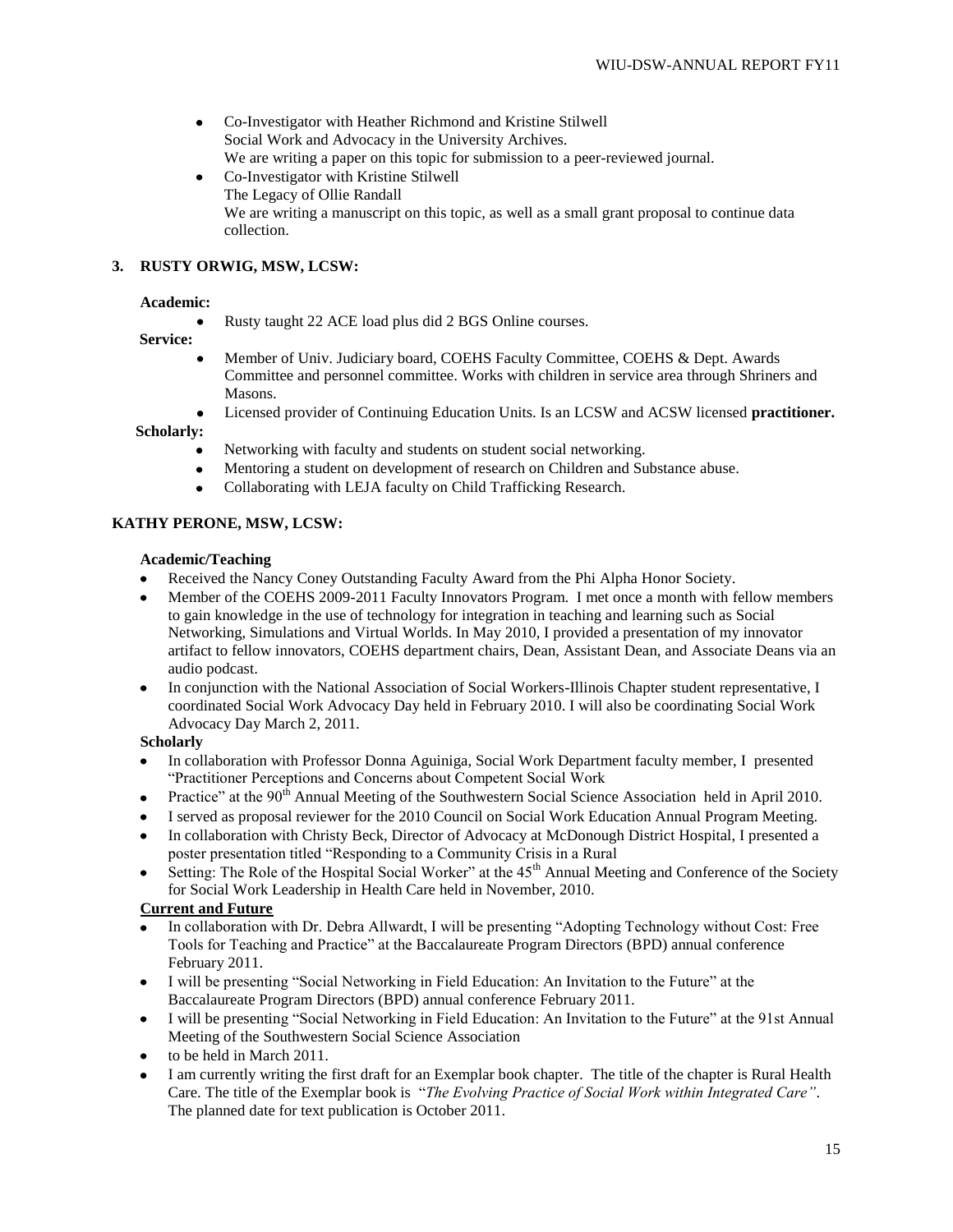I received IRB approval for a project titled "Social Networking in Field Education: An Invitation to Field  $\bullet$ Instructors. I am awaiting IRB approval for another project titled "Social Networking in Field Education: An Invitation to the Future. The plan is to submit two articles based on the project findings.

### **Professional Activities**

- Served as President of the Society for Social Work Leadership in Health Care (SSWLHC) Illinois Chapter.
- Served on Society for Social Work Leadership in Health Care State Board.
- Served on Society for Social Work Leadership in Health Care National Board.
- Served as board member for the University of Illinois Urbana-Champaign School of Social Work Alumni  $\bullet$ Board.
- Co-chaired McDonough County Interagency Council meetings.  $\bullet$

### **University/Community Service**

### **Departmental**

- Participated in Faculty Meetings
- **Member of Assessment Committee**
- Member of the Workshop Committee
- Member of Curriculum/Program Development Committee Member of Field Education Committee

### **College**

- Member of the College of Education and Human Services (COEHS) Travel Awards
- Serving as a Horrabin Hall Emergency Coordinator

# **National Organization Memberships**

- Council for Social Work Education
- Society for Social Work Leaders in Health Care
- **Southwestern Social Science Association**
- National Rural Social Workers Caucus

# **Regional Organization Memberships**

- Field Directors Network
	- McDonough County Interagency Council

### **Community Service**

- Volunteered three hours at the University of Illinois Extension "Poverty Simulation" event held in January 2010
- Coordinated Big Brother Big Sister "Bowl for Kid"s Sake" Social Work Department bowling team in spring 2010.

### **3. KAREN ZELLMANN, MSW, LCSW**

### **Academic:**

Taught 20 ACE load for the department.

#### **Service:**

- Dept. Library Liaison, Served on the following committees: grade appeals, personnel,  $\bullet$ curriculum; Served on college and university committees which include Faculty awards, scholarship, and retention.
- Board member and advisor to Western BBBS Girl Scout Troop Leader.

### **Scholarly:**

- Presented paper at National Social Work APM Conference at Portland on Curriculum in Mental Health.
- Currently working on a study with another faculty on SW Student Mental health Stigma. Karen has provided invaluable leadership in the department for new faculty and the chair.

# **4. JOHN TRACY, PHD, LCSW, MSW, MA. Department Chairperson and Associate Professor**

### **Academic:**

Taught 3 courses for the department; ACES: 9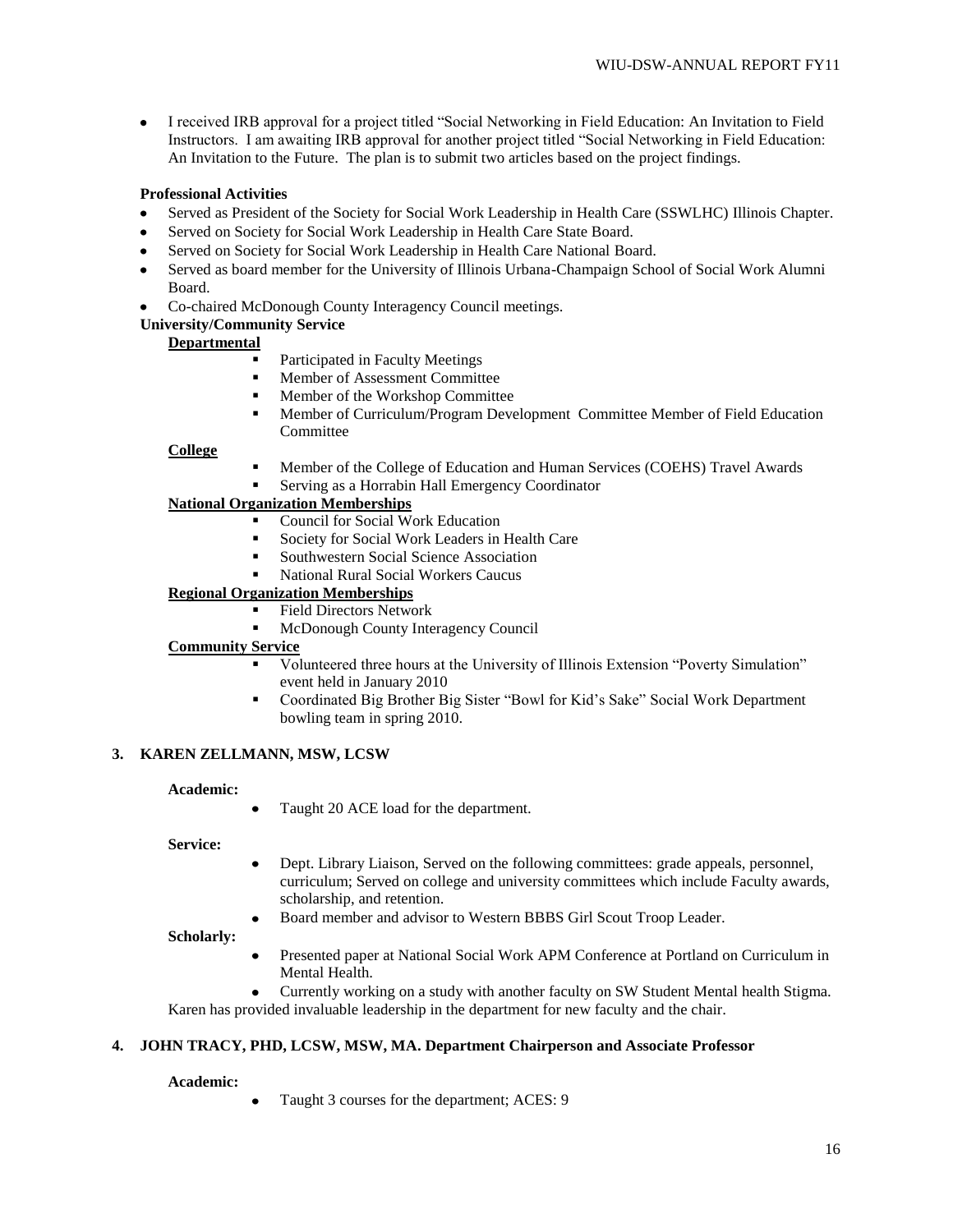- Department Administrator  $\bullet$
- Conducted a BSW QC Feasibility Study

#### **Service:**

- Member of the Human Services Interagency Council  $\bullet$
- Oversight of all department committees, except the DPC.
- Co-organized the Annual Homelessness Symposium for the College and Community.
- $\bullet$ Presented at an IAC monthly meeting
- Currently planning the formation of a SW Community-Academic Coalition.

### **Scholarly:**

- Presented at the Homelessness Symposium
- Presented at the Illinois State No Child Left Behind Conference
- Co-led a study group to the University of Guam  $\bullet$
- Conducted 2 research projects of University Students in Wyoming and WIU.
- Currently working on paper presentation at a national Social Work BPD conference
- Currently working on 2 articles. One for Critical Social Work and another on Culture of Meaning Analysis.
- Recently conducted a research project Advisement Study of SW Students at WIU.
- Currently negotiating with Lyceum Books a text book to go with a new course I am developing on Relational Theory and Practice on schedule for next Fall. I am also in the process of developing a course on International Social work and looking to build student scholarships to help support the course as an international study course.

#### **5. CINDY DADELLO, MSW, LSW**

Cindy is our academic Advisor and while she is not faculty, she does voluntarily teach one course each year. As well, she takes a very strong leadership role in our department and coordinates her work with that of the faculty. Cindy is a CO-PI in the academic Advisement Study (2011). She was accepted to present at the SW National BPD Conference on the study with Dr. Tracy.

Cindy continues to receive very high student evaluations and approvals for her work and goes the extra mile for our students.

### **6. ADJUNCTS:**

### **a. CARA CERULLO, MSW, LCSW**

Currently teaching SW325-2 National Social Welfare and Policy.

A Licensed Clinical Social Worker (State of Illinois) and Certified Alcohol and Other Drug Counselor (State of Illinois). I work at the Western Illinois University Alcohol and Other Drug Resource Center as the Prevention Coordinator. Most of my time is spent in direct service, counseling students with alcohol and other drug use issues. In addition to that, I create and facilitate presentations on campus in classroom settings, as well as in informal residence hall and Greek life settings. I created (and facilitate) the B.A.C. (Battle Alcohol Consequences) Squad Peer Educators (Spring 2010-Current). The BAC Squad creates and facilitates on campus alternative events to alcohol use in addition to providing education to prevent problematic use of substances among the campus community.

The past two years I have presented at the Illinois Higher Education Center (for alcohol, other drug and violence prevention) Annual Conference.

Spring 2009: It Only Takes a Spark: Igniting Integrated Campus-Wide Intervention and Prevention Spring 2010: Marijuana use in the college setting

#### **Current research studies:**

Breath Alcohol Testing (Fall 2009, Fall 2010) Recidivism Rates for the AOD Resource Center and Impact of AlcoholWise on AOD Offenses (In progress) 21st Birthday Card Project (In progress)